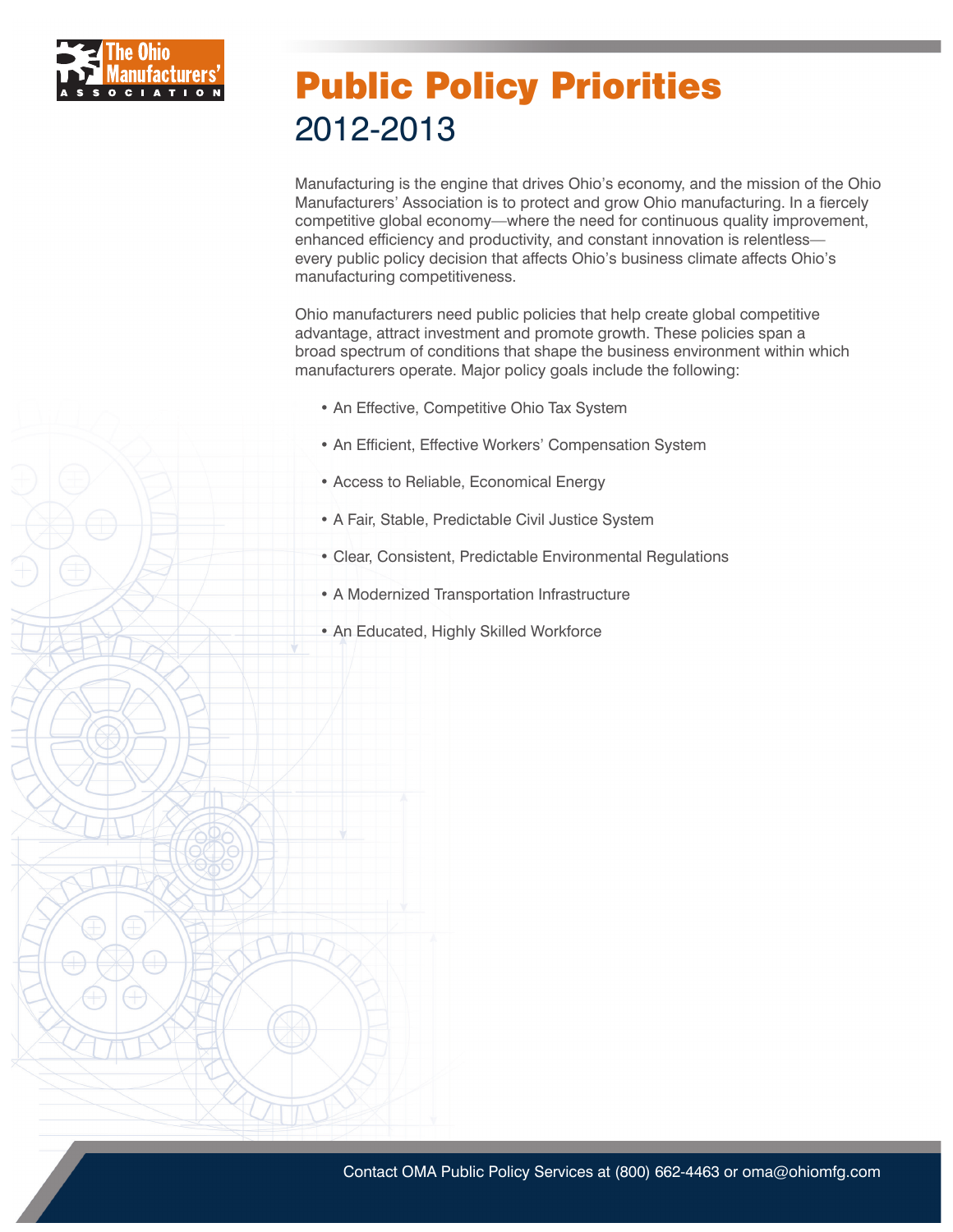

### An Effective, Competitive Ohio Tax System

For Ohio to be successful in a global economy, the state's tax structure must encourage investment and growth and be competitive nationally and internationally. A globally competitive tax system is characterized by (a) certainty, (b) equity, (c) simplicity and (d) transparency. Economy of collections and convenience of payment also are important considerations.

Generally, manufacturers support efforts to broaden the tax base, which enables lower rates. To preserve the integrity of the broad tax base and ensure fairness, credits and exemptions should be reduced and discouraged. Where needed, government incentives are best structured as grants rather than as tax credits. And, in general, earmarking and dedicating tax revenues should be discouraged.

Good tax policy also generates necessary revenues to support the essential functions of government. To ensure transparency regarding the true cost of government and the rate of its growth, however, funding government programs with fee revenue instead of general fund revenue should be discouraged. Good budgeting and spending restraint at all levels of government are vital to ensure a competitive tax environment.

Major tax reforms approved by the Ohio General Assembly in 2005 have led to significant improvements to a tax system that was for many years widely regarded as outdated. Reforms included reducing overall tax rates, eliminating tax on investment, broadening the tax base, providing more stable and predictable revenues, and simplifying compliance. While progress has been made, additional policy reforms are needed to support manufacturing competiveness, economic growth and prosperity in Ohio.

Tax policy priorities include the following:

- **Preserve the integrity of Ohio's 2005 tax reforms,** including a zero-tolerance response to any efforts via legislation or the court system to carve out exemptions or credits to (a) avoid paying the Commercial Activities Tax (CAT) or (b) earmark any portion of CAT revenues for specific government services.
- **Improve Ohio's tax appeals process,** which due to bad economic conditions and subsequent state budget cuts, staffing cutbacks and increased caseloads, has contributed to such a backlog of cases at the Ohio Board of Tax Appeals that it routinely takes two years to advance from the date of filing an appeal to the date of the first hearing.
- **Preserve the repeal of Ohio's estate tax,** which for so long served as a disincentive for business owners to invest in existing businesses and as an impediment to the capital formation that is so vital to Ohio's economy.
- **Streamline and simplify the sales tax, which over time has become riddled** with exemptions, carve-outs and credits that result in some taxpayers subsidizing exempted taxpayers. Exemptions, carve-outs and credits should be reviewed periodically for economic justification.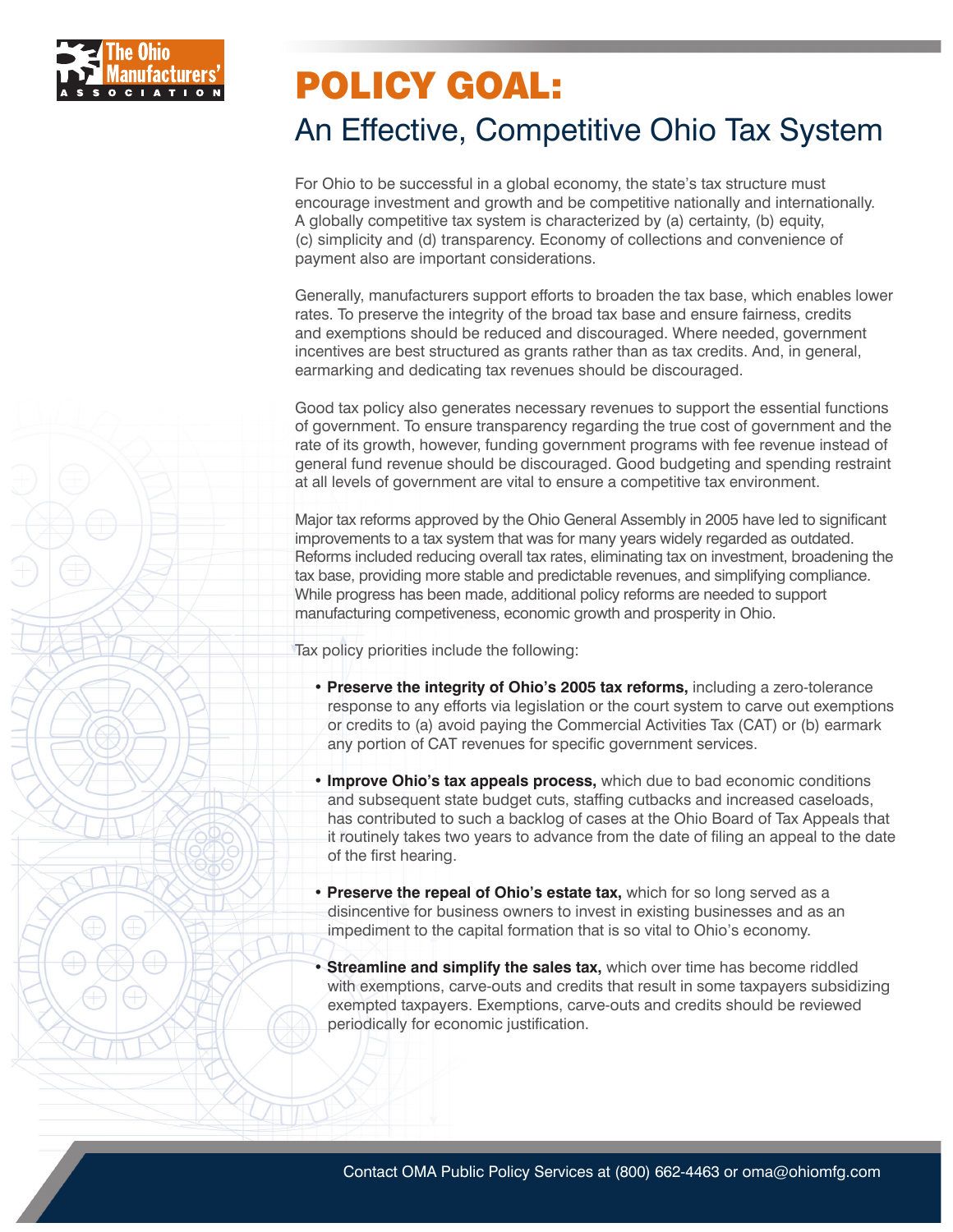

- **Promote taxpayer uniformity.** Consolidate and streamline the collection of municipal income tax by creating a uniform statewide municipal tax code, with uniform definitions of taxable income, consistent rules and regulations and a generic municipal income tax form.
- **Lower the effective tax rate in Ohio by reducing the number of government entities that are taxing jurisdictions.** This will help address the problem of pancaking state and local state taxes, which puts Ohio at a competitive disadvantage with many other states.

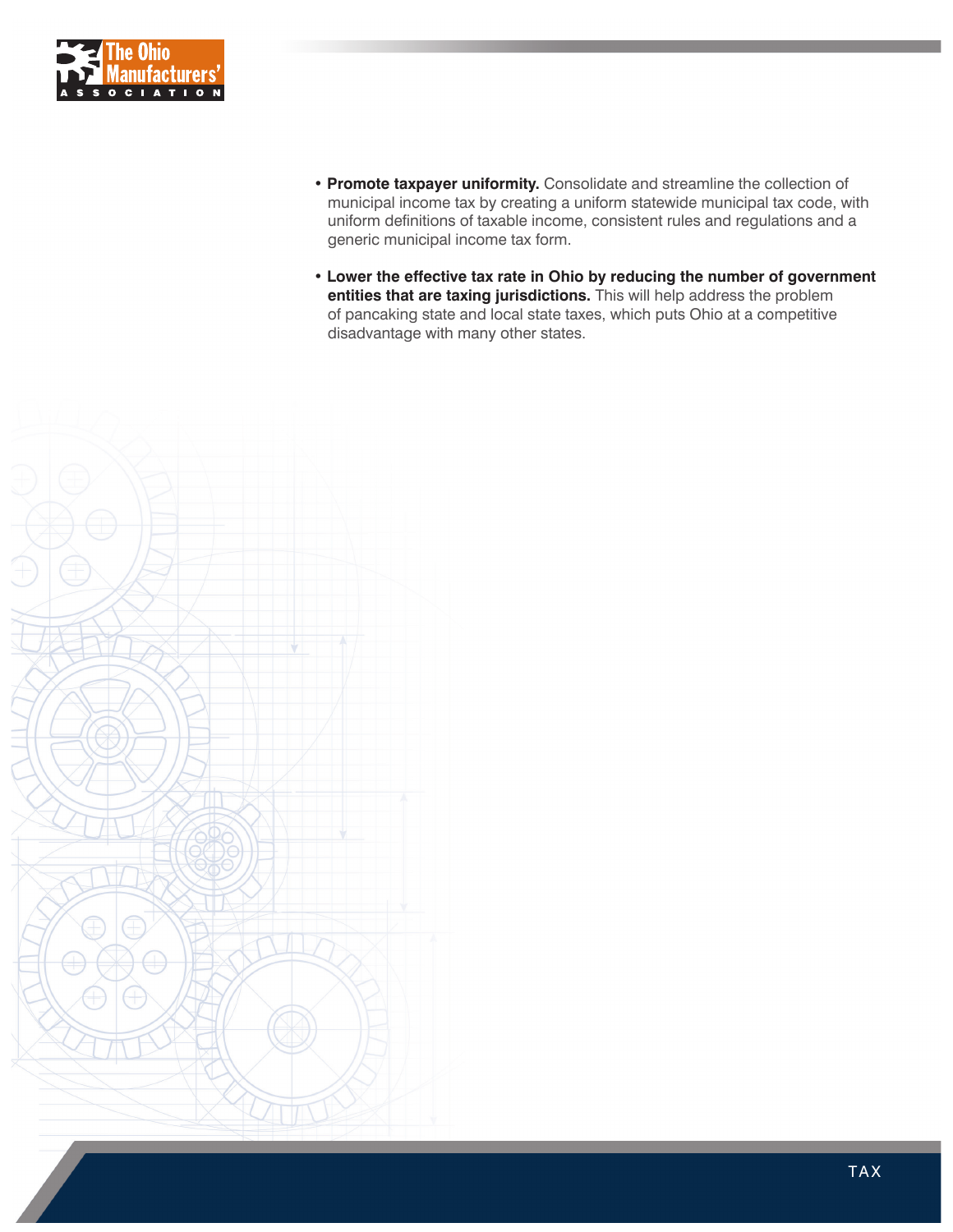

## POLICY GOAL: An Efficient, Effective Workers' Compensation System

The Ohio Manufacturers' Association works with its member companies, the Ohio Bureau of Workers' Compensation (BWC or Bureau), and the Ohio General Assembly to continually improve processes for injured workers and employers and to drive system costs down. An efficient and effective workers' compensation system is built on the following principles:

- Injured workers will receive fair and timely benefits they need for getting back to work quickly and safely.
- All businesses will pay fair workers' compensation rates commensurate with the risk they bring to the system.
- Workers' compensation rates will be driven by actuarial data, and the state's workers' compensation insurance system will remain stable, solvent and actuarially sound.
- Workers' compensation rates will not be structured in a way that punishes one class of employers to benefit another (such as the historical subsidization of group-rated employers by non-group-rated employers).
- The Ohio Bureau of Workers' Compensation will deploy best-in-class disability management practices to drive down costs for employers and improve service for injured parties.

These outcomes would be good for manufacturers and good for Ohio's overall economy.

Workers' compensation policy priorities include the following:

- **Design and deploy a competitive process that requires Managed Care Organizations (MCOs) to (a) meet rigorous performance standards established by the BWC and (b) compete on price for contracts with the BWC.**
- **Eliminate the "reasonable suspicion" standard from Ohio's rebuttable presumption drug statute.**
- **Incorporate the Louisiana Pacific standards of "voluntary abandonment" for benefits.**
- **Improve claims management processes, transparency and accountability associated with Ohio's Self-Insured Employers' Guaranty Fund.**
- **Require credentialing/certification of all claims management personnel based on accepted private insurance industry standards.**
- **Establish retirement benefit offsets and/or age or number-of-weeks caps** for permanent total disability (PTD) awards.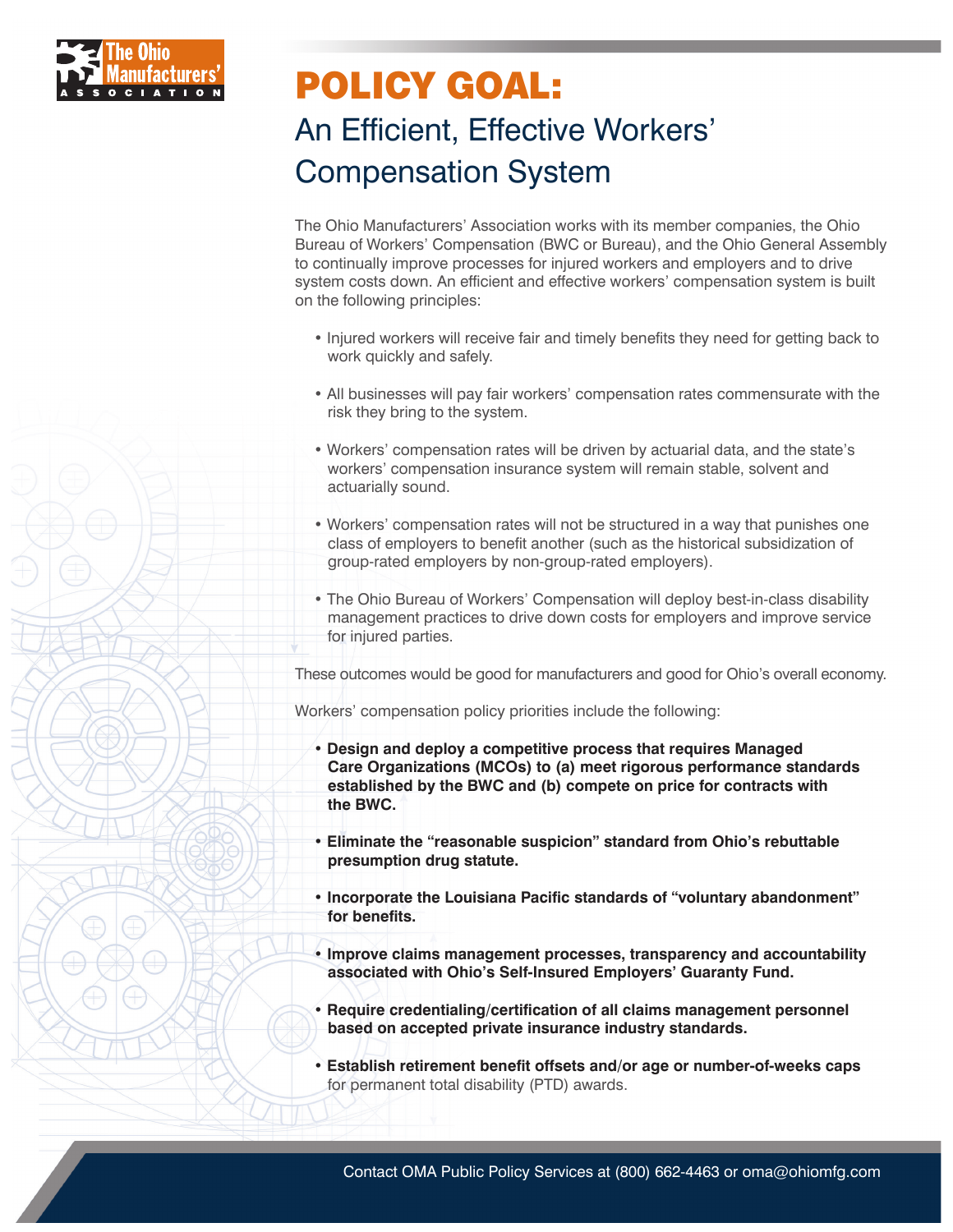

- **Require claimants to show new and/or changed circumstances when filing for permanent total disability (PTD) or permanent partial disability (PPD) benefits more than once.**
- **Require Industrial Commission hearings to be recorded** to improve consistency in outcomes.
- **Allow telephonic hearings for permanent partial disability (PPD) claims to lower transaction costs.**
- **Establish an impairment standard (no consideration of non-medical factors) for permanent partial disability (PPD) cases.**
- **Terminate the compensation paid for temporary total disability (TTD) effective the date determined by the medical evidence establishing maximum medical improvement.**
- **Specify that if a temporary total disability (TTD) claim is suspended due to a claimant's refusal to provide a signed medical release or attend the employer's medical examination, the claimant forfeits his or her right to benefits during the period of the suspension.**
- **Allow employers to pay compensation and medical bills without losing the right to contest a claim (payment without prejudice).**
- **Require permanent partial disability (PPD) claims to be resolved by choosing either the claimant's medical exam determination or the defendant's medical exam determination—explicitly prohibiting an averaging of, or compromise between, the two.**
- **Require MCOs to demonstrate their medical arrangements and agreements with a substantial number of medical, professional and pharmacy providers participating in the BWC's Health Partnership Program.** These providers should be selected on the basis of access, quality of care and cost, rather than solely claimant preference. The focus should be on getting injured workers back to work quickly and safely, benefitting both the employee and the employer.
- **Allow the BWC to require claimants to pay out-of-plan co-payments for selecting medical providers outside the approved MCO panel of providers,** beginning the 46th day after the date of injury or the 46th day after starting treatment. However, employees should be allowed to use a provider outside the approved panel if they are located in certain parts of the state or outside the state where approved MCO providers cannot reasonably be accessed.
- **Allow the BWC to modify existing rules for the Bureau's Health Partnership Program to include administrative and financial incentives that reward highperforming MCOs and other providers.** Possible incentives include bonus payments to providers who greatly exceed quality benchmarks established by the BWC to help reduce costs without sacrificing quality of services or outcomes.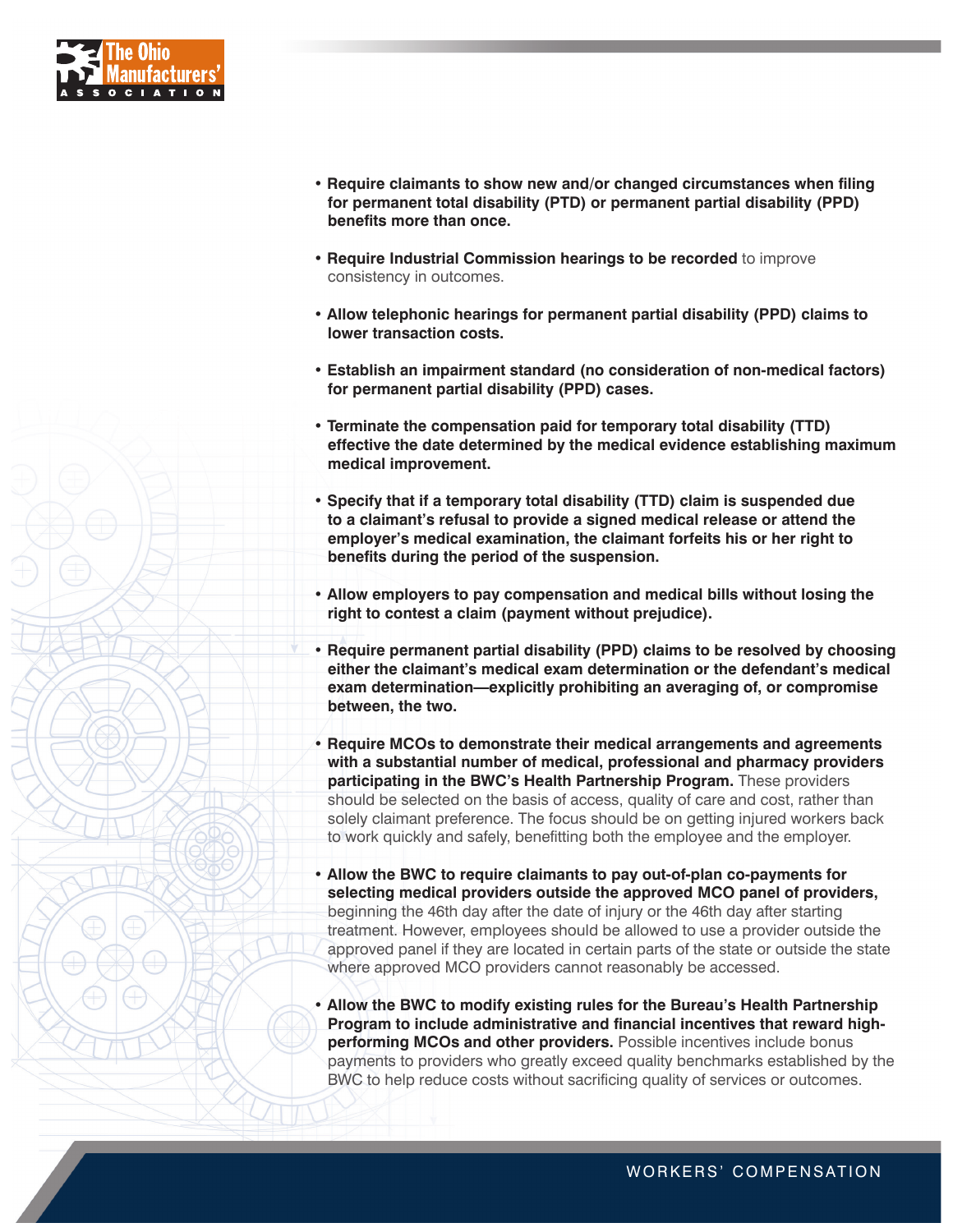

- **Collect and include in the BWC's healthcare data program annual data measuring the outcomes and savings of MCOs and other providers participating in the Health Partnership Program.** This data should be made available to employers and the public. The more performance data that are collected, the more efficient and effective the system will become.
- **Allow the BWC to recoup treatment costs from claims that ultimately are denied under BWC law.** The Bureau should be able to request that an employee's personal insurance or third-party payer reimburse the BWC for treatment amounts the Bureau paid on behalf of the employee. These payments should be deposited in the Surplus Fund Account. This will ensure injured workers will receive the treatments they need in a timely manner, while providing the Bureau a path to recoup payments that ultimately should not have been paid out by the system.
- **Allow the BWC to develop new rules permitting the BWC to pay for certain medical services within the first 45 days of an injury.** This would ensure that injured employees receive treatment regardless of whether their claims are eventually denied in the process. Also allow the Bureau to create rules allowing for immediate payment of prescriptions in certain circumstances. If a claim is ultimately disallowed, the services paid must be charged to the Surplus Fund Account as long as the employer pays its assessments into the Surplus Fund Account in the State Insurance Fund.
- **Require injured workers to participate in the treatment process in a timely manner.** Employees who refuse or unreasonably delay required treatment such as rehabilitation services, counseling, medical exams or vocational evaluations without a valid reason should forfeit their right to have the claim considered or to receive any compensation or benefits during the period of non-cooperation.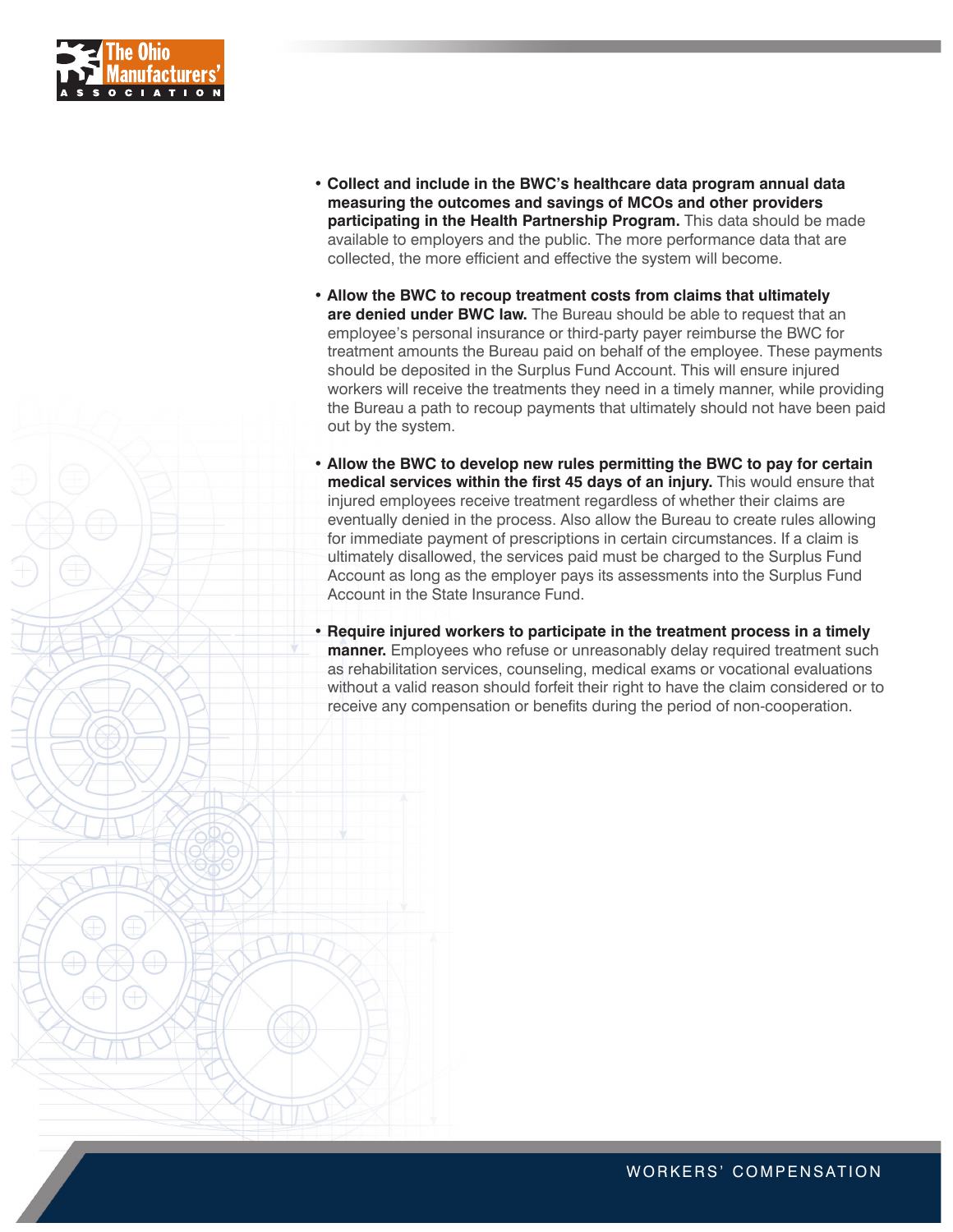

#### Access to Reliable, Economical Energy

Energy policy can enhance—or hinder—Ohio's ability to attract business investment, stimulate economic growth and spur job creation, especially in manufacturing. State and federal energy policies must strike an effective balance between (a) ensuring access to reliable, economical sources of energy and (b) conserving energy to protect and preserve our natural resources.

The Ohio Manufacturers' Association's energy policy advocacy efforts are guided by these principles:

- Predictable, stable energy pricing achieved though effective energy rate design attracts job-creating capital investments.
- A modernized energy infrastructure will help maximize energy supplies and stabilize energy pricing and reliability.
- Strategic and operational collaboration among utilities, government and manufacturers and their supply chains produces better economic outcomes than do confrontational and adversarial regulatory proceedings.
- Ohio's traditional industrial capabilities enable global leadership in energy technology innovation and manufacturing.
- Sustainability requirements can create profitable new market opportunities but must be economically feasible.
- Effective government regulation recognizes technical and economic realities.

Shaping energy policy in Ohio that aligns with these principles will support manufacturing competitiveness, stimulate economic expansion and job creation, and foster environmental stewardship.

Energy policy priorities include the following:

- **Design an economic development discount rate for energy-intensive manufacturers that makes Ohio competitive with other states.** This refers to a discount off an electric utility's tariff rate to incentivize capital investment and job creation.
- **Revise PUCO rules to remove barriers to the use of self-help strategies and to enhance reliability.**
- **Revise PUCO rules governing energy efficiency including cogeneration and demand-side management – to achieve least-cost implementation and to incentivize interested parties to undertake innovative and least-cost efficiency projects.**
- **Ensure that electric distribution utilities comply with Ohio's three percent cost cap for renewable energy in a least-cost manner** so customers are not forced to pay above-market prices for renewable energy.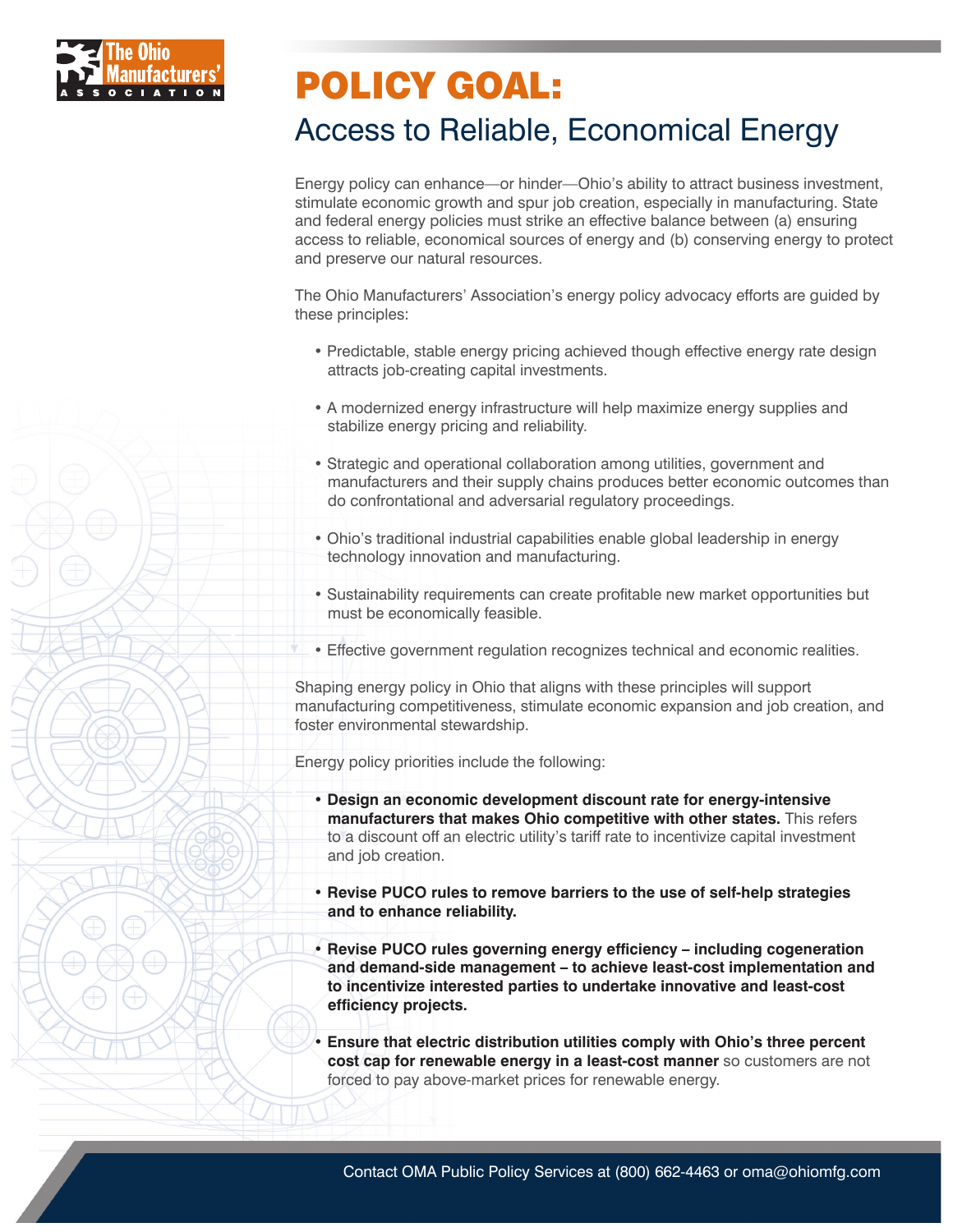

- **Ensure rigorous PUCO monitoring and regulation of dealings between electric distribution utilities and their affiliates.**
- **Remove/mitigate barriers electric distribution utilities have created to inhibit/ prevent shopping and ensure consumers have the information and tools they need to understand and take full advantage of market opportunities.** For example, utilities should (a) be required to explain how customers' peak load contribution, which is used by suppliers to price competitive generation contracts, is calculated; (b) provide the calculated peak load contribution not just to suppliers but also to customers; and (c) be held accountable for errors that affect the value to customers of competitive supply contracts. The PUCO also should require utilities to develop interactive tools that help demonstrate the "price to compare" and make apples-to-apples comparisons between competitive supply offers.
- **Ensure close coordination among the PUCO, PJM Interconnection, Ohio EPA, the Ohio Power Siting Board and Ohio manufacturers to ensure least-cost and most efficient use of generation and transmission resources.**
- **Adopt a state-level consumer advocacy role with PJM Interconnection regarding critical transmission issues and needs.**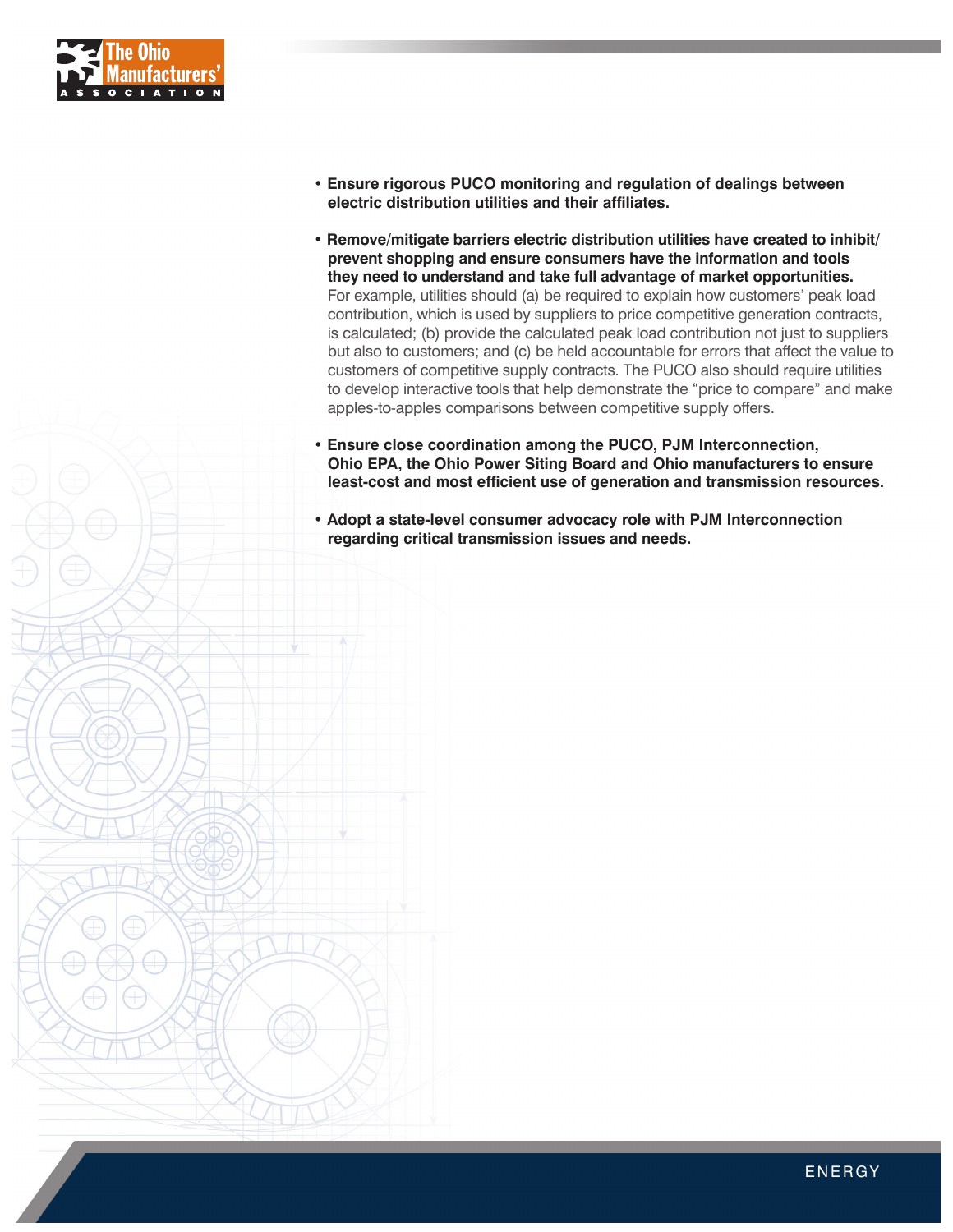

#### A Fair, Stable, Predictable Civil Justice System

A state's legal climate can be a major inducement or a major deterrent to business investment, growth and job creation. For manufacturers to invest and grow in Ohio, and to compete globally, Ohio's civil justice system must be rational, fair and predictable. Manufacturers must be free to innovate and pursue market opportunities without fear of unreasonable exposure to costly lawsuits, while injured parties must have full recourse to appropriate measures of justice.

The OMA supports policy reforms that strike a reasonable balance between protecting consumers without overly burdening businesses that provide needed jobs, while also positioning Ohio advantageously relative to other states. We encourage policymakers to evaluate all proposed civil justice reforms by considering these questions:

- Will the policy fairly and appropriately protect and compensate injured parties without creating a "lottery mentality"?
- Will the policy increase—or decrease—litigation burdens and costs?
- Will the policy promote—or reduce—innovation?
- Will the policy attract—or discourage—investment?
- Will the policy stimulate—or stifle—growth and job creation?

Most importantly, we encourage our public-sector partners to ask themselves: "Will my position on critical tort reform issues enhance—or undermine—Ohio's competitiveness in the global economy?"

Civil justice reform policy priorities include the following:

- **Preserve Ohio's tort reform gains of the last decade,** in areas such as punitive damages, successor liability, collateral sources and statute of repose, which have helped strike a reasonable balance between protecting consumers without unduly burdening businesses that provide needed jobs, while positioning Ohio as an attractive state for business investment.
- **Require asbestos claimants to make certain disclosures pertaining to claims that have been submitted to asbestos bankruptcy trusts** to prevent "double dipping" without limiting or delaying the ability of asbestos claimants to seek recovery for their injuries.
- **Enact TIPAC legislation (Transparency in Private Attorney Contracting) that requires public disclosure of most large contingency-fee contracts between government and personal injury attorneys** to address concerns about the propriety of contingency-fee arrangements for the prosecution of public claims.
- **Require consistent language when statutes intend to explicitly create a private right of action** (i.e., a right to file suit) to curtail court rulings that result in unexpected liability for companies.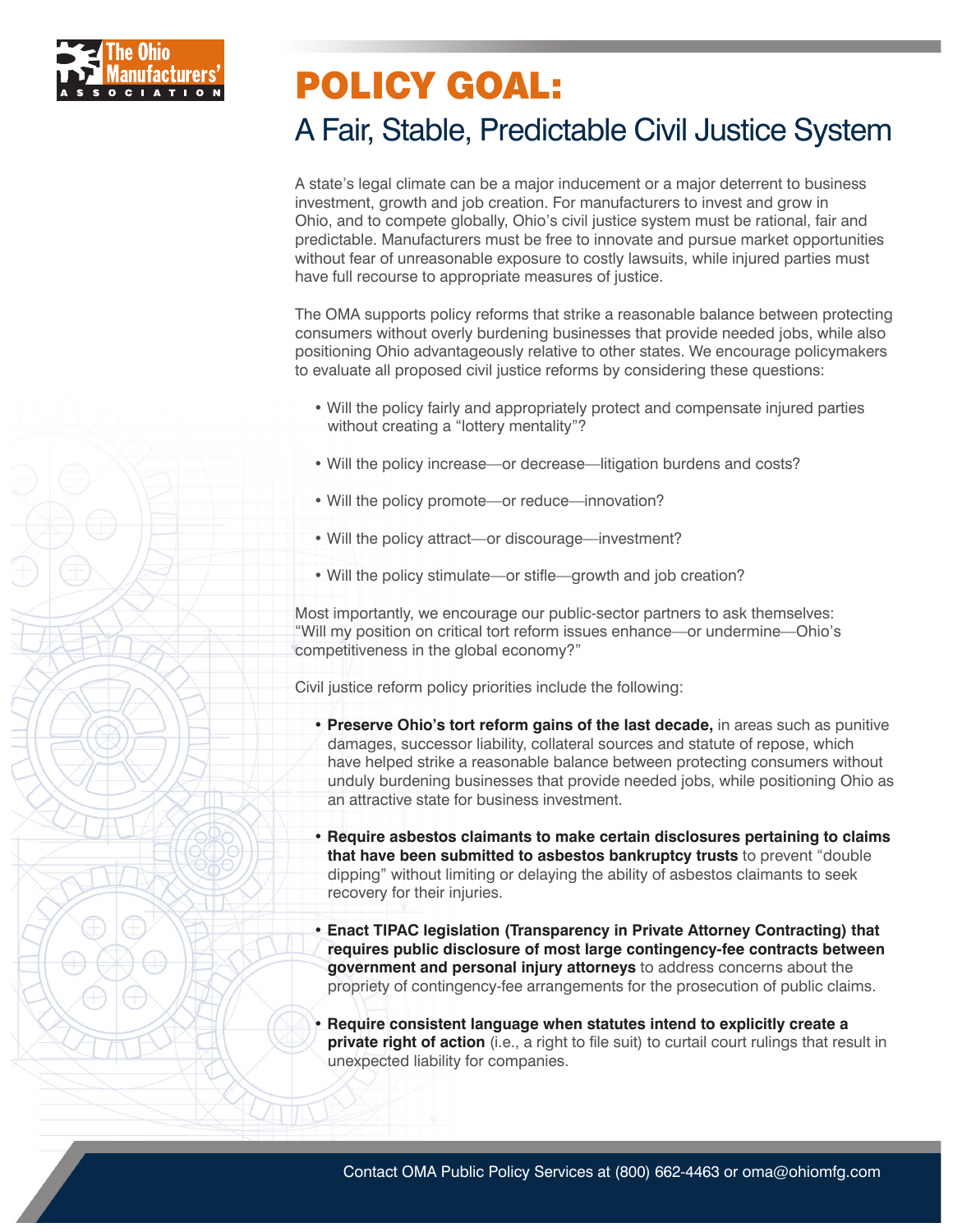

- **• Amend Rule 68 of the Ohio Rules of Civil Procedure to mirror Rule 68 of the Federal Rules of Civil Procedure,** which makes a plaintiff who rejects a defendant's settlement offer liable for the defendant's post-offer costs if the plaintiff does not improve on the offer at trial.
- **• Reject any efforts to codify in Ohio statute the** *cy pres* **doctrine**—an existing tool that permits, but does not require, a judge and the parties to a class action lawsuit to donate all undistributed class action proceeds to a charity or other non-profit organization.
- **• Reject legislation to enact a state false claims act.** A bill was introduced in the 129th Ohio General Assembly (SB 143) that would allow individuals with knowledge of possible fraudulent activity to (a) file suit in state courts against companies doing business with public entities and (b) recover a portion of the money recovered by the State. Under this bill, false claims suits could be filed against any business selling services or goods to state government. While fraud against the government is not to be condoned, there are preferable alternatives to creating a whole new category of state-level lawsuit.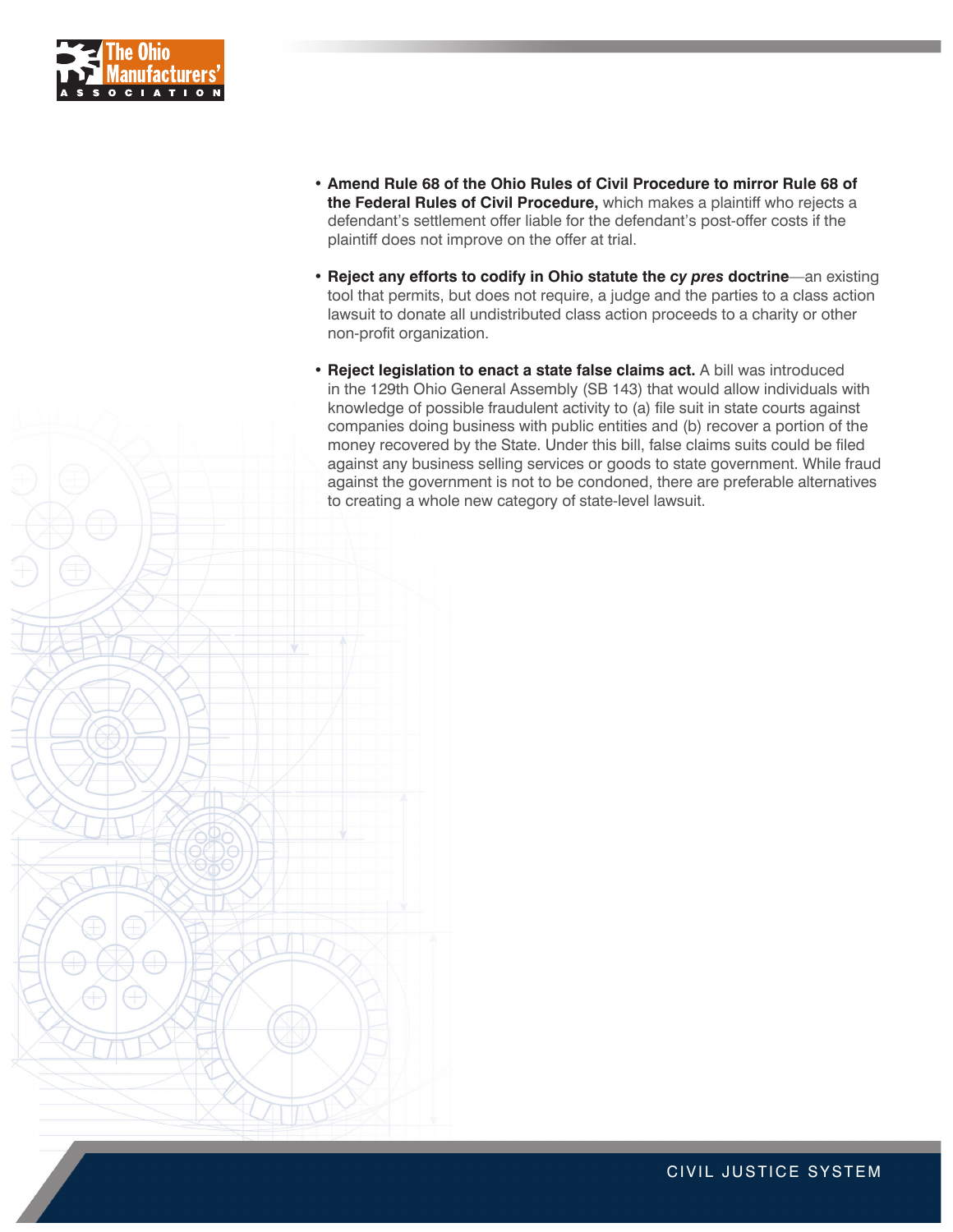

### Clear, Consistent, Predictable Environmental Regulations

Where environmental standards and regulations are concerned, manufacturers have a critical need for the following:

- Clarity, predictability and consistency
- Policies that reflect scientific consensus
- Commonsense enforcement
- Careful cost-benefit analysis as part of the policymaking process

Manufacturers also urge policymakers to exercise restraint in establishing state environmental standards and regulations that exceed federal standards and regulations, and to avoid doing so altogether without clear and convincing evidence that more stringent standards or regulations are necessary. At the same time, manufacturers understand that fair and reasonable regulations must be balanced with responsible stewardship of our natural resources.

Industry leads the way in solid waste reduction and recycling. Reduction and recycling include source reduction activities, reuse, recycling, composting and incineration. Industry is an enormous consumer of recycled materials, such as metals, glass, paper and plastics; manufacturers thus are strong advocates for improving recycling systems in Ohio and the nation.

Environmental policy priorities include the following:

- **Expand the focus of Ohio's state implementation plan for attaining National Ambient Air Quality Standards (NAAQS) and for reducing releases of substances regulated by EPA to the environment (air, water and land) beyond industrial sources to also include controls for non-industrial and mobile sources of releases.**
- **Revise existing statute to allow companies to appeal Ohio EPA Notices of Violation (NOVs) to Ohio's Environmental Review and Appeal Commission.**
- **Require Ohio EPA to evaluate and use best practices for implementation of federal environmental regulations** to avoid putting Ohio manufacturers at a competitive disadvantage because they face greater regulatory burdens than competitors from other states do based on Ohio EPA's stricter interpretation of federal regulations.
- **Give companies whose environmental permits are appealed by third parties the option, for a fee, of a "fast track" process and expedited resolution of the appeal,** which otherwise can discourage investors because Ohio's appeals process can go on for years.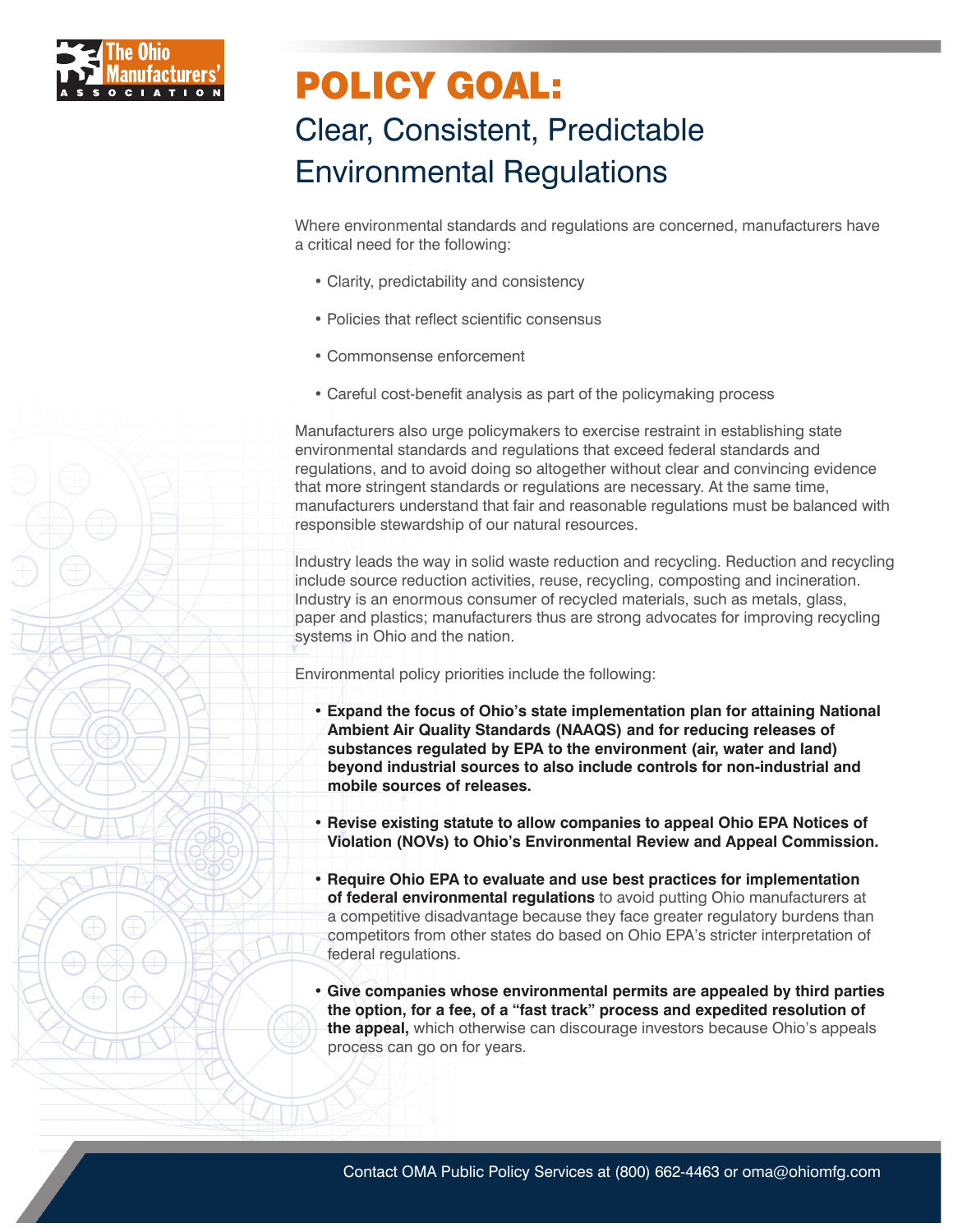

- **Expand opportunities for industry to reuse non-harmful waste streams.** Beneficial reuse policies can result in less waste and more recycling of industrial byproducts.
- **Review Ohio's solid waste regulations, including procedures for disposing universal waste streams, to ensure safe and uniform disposal practices that are consistent with best practices used in other states.**
- **Reject state-level efforts to implement product composition mandates.** Such standards and requirements are best addressed at the federal level rather than through a patchwork of differing state-level requirements.
- **Reject extended producer responsibility policies that would shift responsibility for recycling certain consumer products from consumers to manufacturers.**

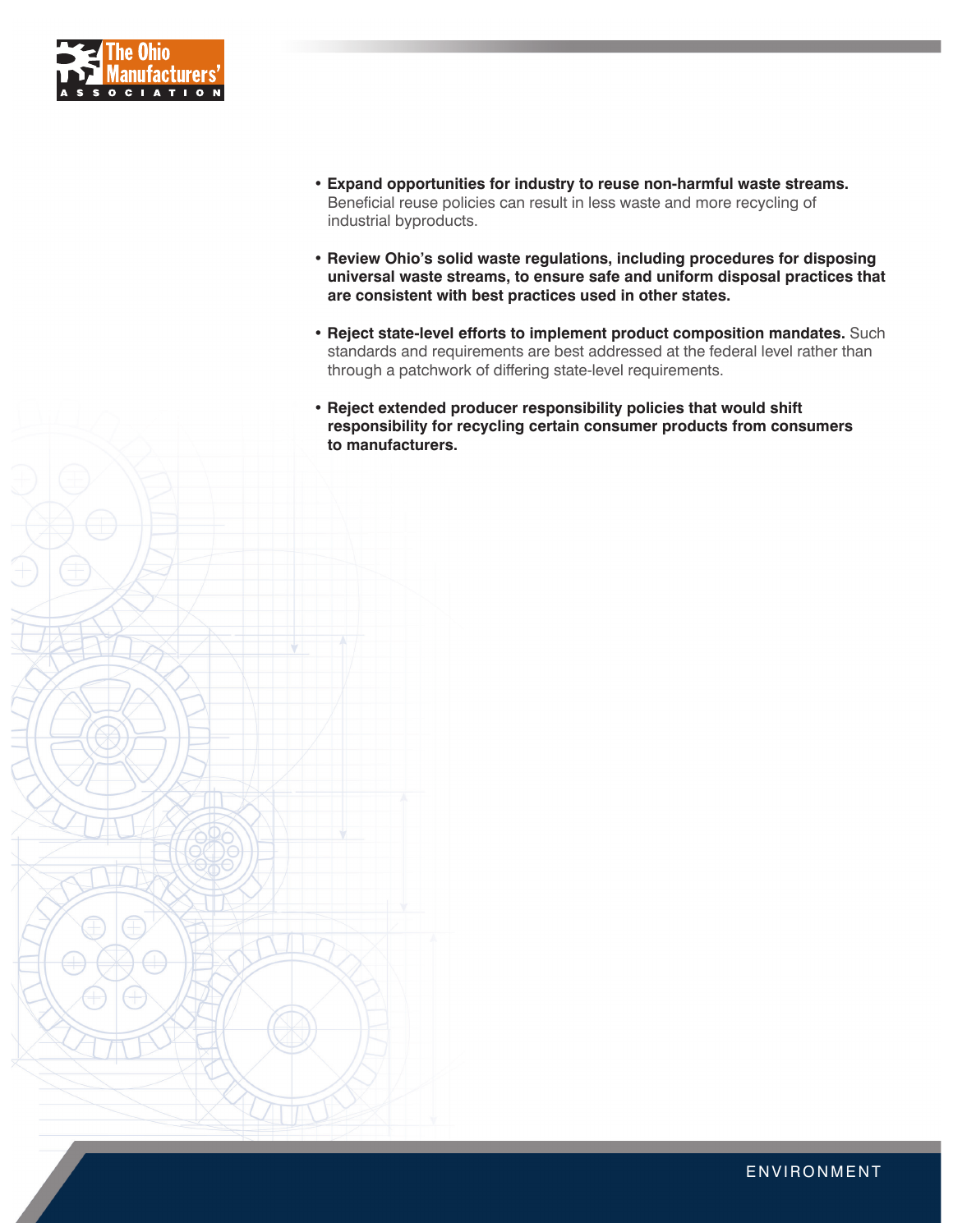

### A Modernized Transportation Infrastructure

To remain competitive and maximize the economic benefits of Ohio's manufacturing strength, the State must continue to invest in updating and expanding Ohio's multi-modal transportation infrastructure, including roads, bridges, rails and ports. Continued investment in these resources will be critical to providing Ohio businesses with flexible, efficient, cost-effective shipping options.

Transportation infrastructure policy priorities include the following:

- **Modify Ohio's rules and regulations** to allow greater flexibility and efficiency in the truck permitting process and to ensure Ohio's truck permitting standards and processes are competitive with other states with regard to requirements, fees and responsiveness.
- **Enhance shipping flexibility by supporting the federal Safe and Efficient Transportation Act.** This bill would allow states to tailor regulations to meet state-level transportation needs linked to a state's particular economic assets and strengths.